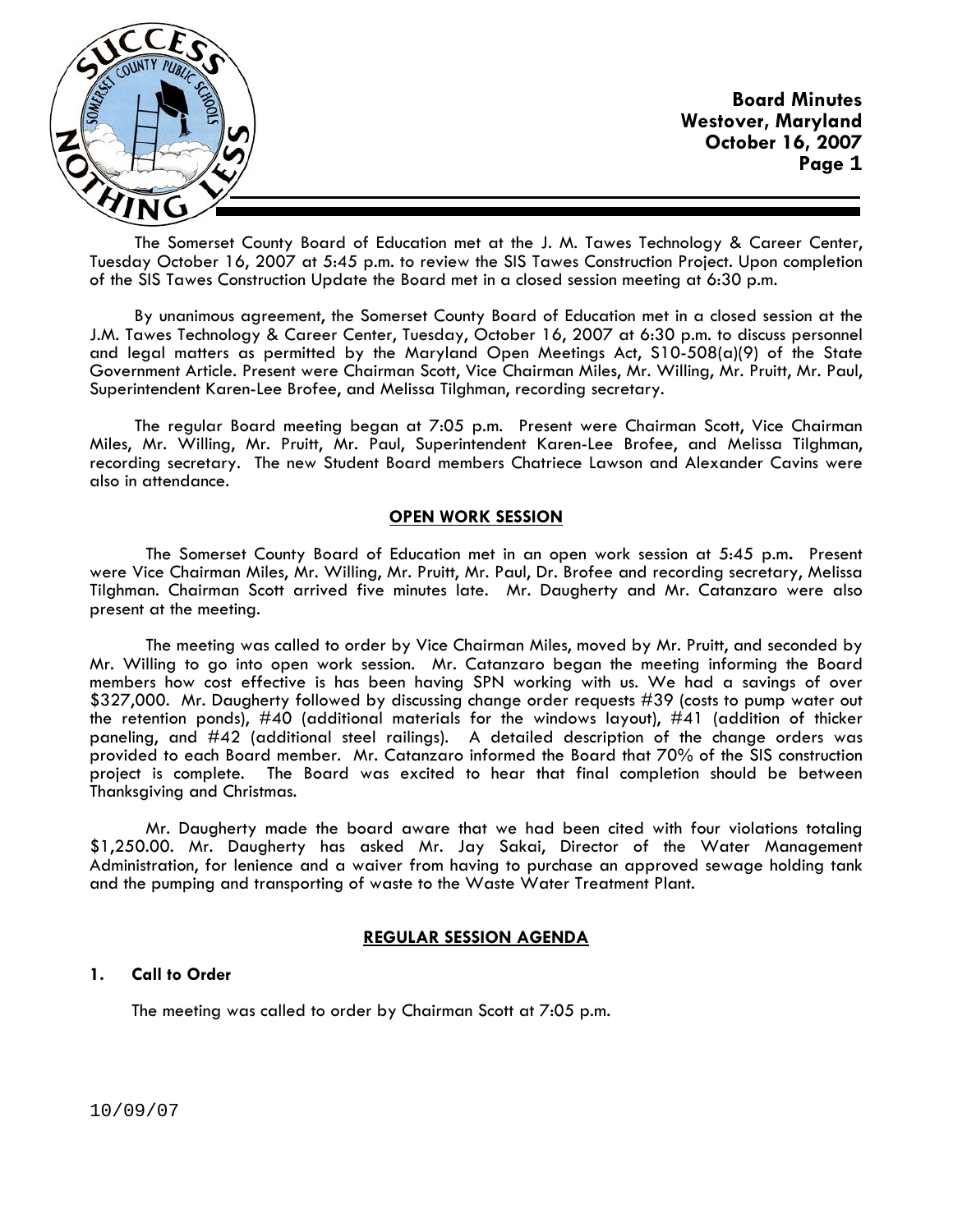# **2. Roll Call**

The roll was called by Melissa Tilghman indicating that all five Board members and the Superintendent were present. Student Board Members Chatriece Lawson and Alexander Cavins were also present.

# **3. Declaration of Quorum**

Chairman Scott declared a quorum to be present.

## **4. Pledge of Allegiance**

Chairman Scott led the Board in the Pledge of Allegiance.

## **5. Approval of Minutes**

 A motion was called for by Chairman Scott, moved by Mr. Willing and seconded by Mr. Pruitt to approve the amended minutes of September 25, 2007. The vote was unanimous.

## **6. Adoption of Agenda**

 A motion was called for by Chairman Scott, moved by Mr. Willing and seconded by Mr. Miles to adopt the amended agenda. The Hybrid Wind Solar System presentation was tabled. The vote was unanimous with all in agreement.

## **7. Public Participation**

Stephanie Roskow spoke to the Board voicing her concerns for Pre-K students' safety and supervision from Woodson Elementary School to the outside portables. Mrs. Roskow asked if fencing could be put around this area. The Board will follow up with her concerns and get back with her at a later date.

Mr. Bernard Ward, Somerset County resident, spoke to the Board with concerns about the hiring practices of the school system. Mr. Ward is concerned that there are not enough minorities, especially men, holding positions within the system and feels he would be a valuable asset. Vice Chairman Miles assured Mr. Ward that he would look into his concern. The Superintendent also asked the public and the media to assist them in their search for Highly Qualified minority educators.

### **8. Student Board Members' Reports**

 Student Board members Chatriece Lawson and Alexander Cavins provided an informational report on the various activities happening at the schools. Wor Wic will be sponsoring and Teacher Academy, Skills USA is about to kickoff and Princess Anne Elementary has planned several special events during Red Ribbon Week. The Board members thanked both student representatives for their reports.

# **9. Maryland Teacher of the Year**

Ms. Hopkins informed the Board and community that April Todd was selected as the Maryland Teacher of the Year and will be competing Nationally for TOY. She was thanked by the Board for the information.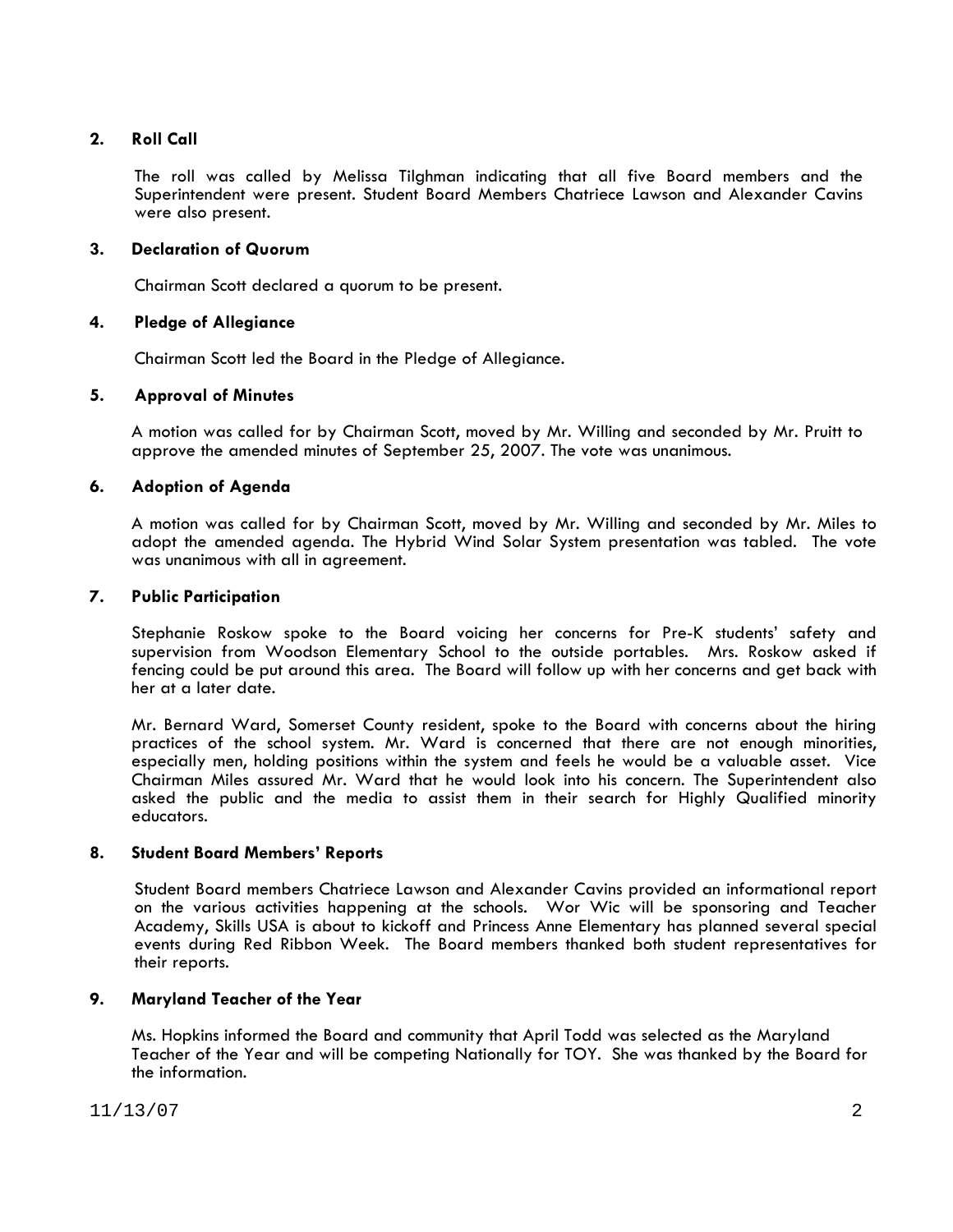## **10. Crisfield High School and Academy Report**

Ms. Josenhans informed the Board that the 2007-2008 school year was off to a great start. Year long HSA classes are being offered and Biology HSA scores have increased over 10% from last year. Crisfield High School, along with the community, sponsored a Blood Drive where they placed 3<sup>rd</sup> place on the shore.

Mrs. Ward showed a presentation outlining student progress at the academy. Mrs. Ward expressed that she is not satisfied with the Math HSA scores so tutoring is being offered to students before and after school. Her goal for CHS to increase the number of AP courses provided to student during high school.

Mrs. Ward also provided the Board with a list of programs being used to improve classroom behavior and reduce fighting. At the conclusion of her presentation, Mrs. Ward stressed that Parent Involvement in education is the key to success and that she has seen more parents involved. Crisfield High School and Academy is "Off to a Quality Start".

## **OLD BUSINESS**

# **11. Facilities**

Hybrid Wind Solar System

Allen Gorsuch and Mac Shelor's Hybrid Energy presentation was tabled and not presented at this Board meeting.

## Change Order Requests

It was moved by Mr. Willing and seconded by Mr. Pruitt to approve Mr. Daugherty's change order requests #39 - #42. The vote was unanimous.

### **NEW BUSINESS**

# **12. Facilities and Transportation**

Request to Train a New Bus Driver

It was moved by Mr. Pruitt and seconded by Mr. Paul to approve Mr. Daugherty's request to train Ambrose Bishop as a new substitute bus driver. The vote was unanimous.

### New Bus Contractor Request

It was moved by Mr. Miles and seconded by Mr. Willing to approve Mr. Daugherty's request to hire a new bus contractor as Mr. King is retiring from his route. The vote was unanimous.

### Request to Purchase a Newer Mode School Bus

A motion was called for by Chairman Scott, moved by Mr. Paul and seconded by Mr. Miles to approve Mr. Daugherty's request to allow Mr. Murray to purchase a newer model school bus. The vote was unanimous.

# **SCPS's Student Attendance Report**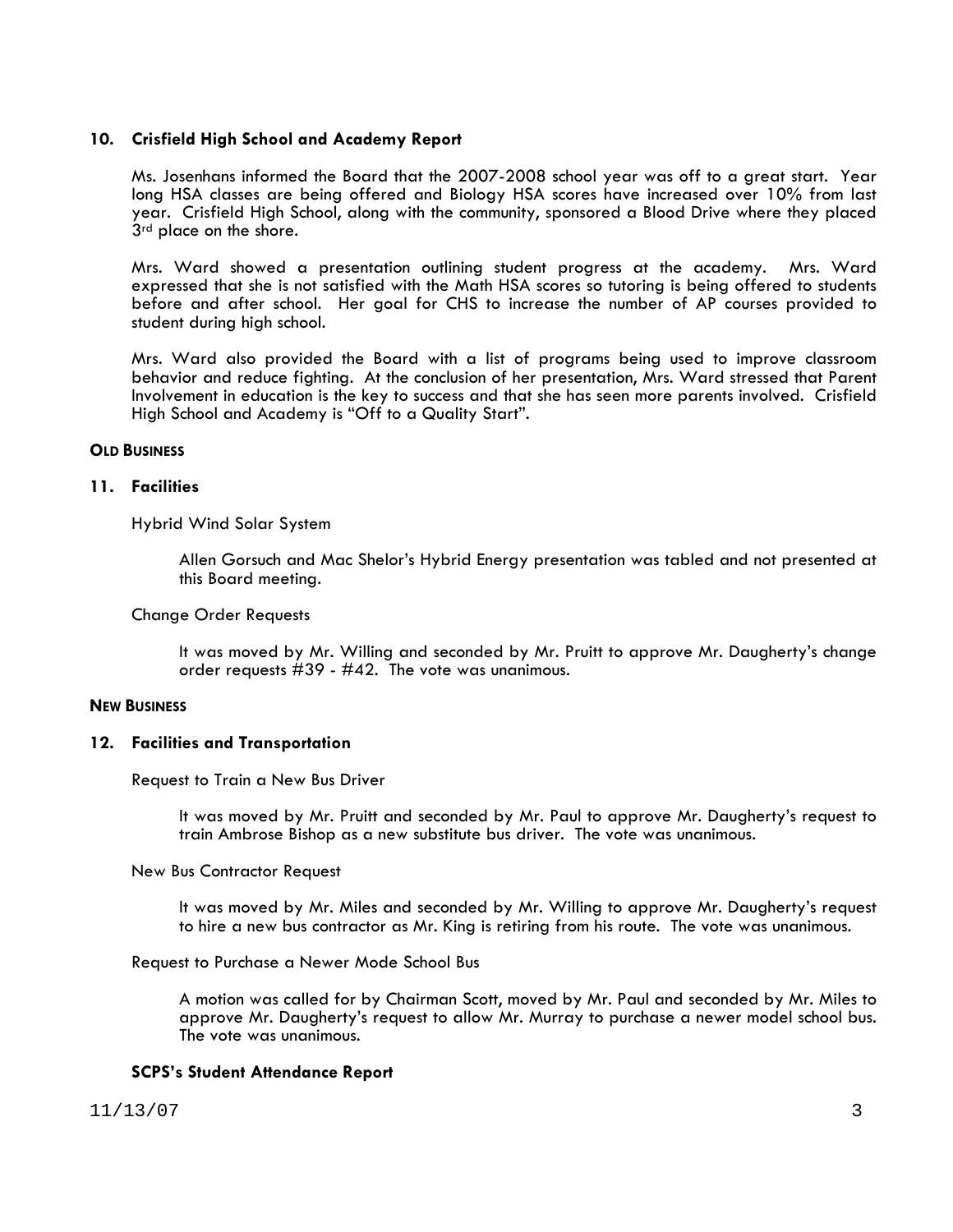Ms. Carter provided an attendance update report to the Board members. She listed various reason for student attendance problems. Several trainings have been held with attendance clerks on PowerSchool entries and reports and finding missing students and data review. Ms. Carter was thanked by the Board members.

#### **Human Resources Report**

New Hires, Retirees, and Resignations

A motion was called for by Chairman Scott, moved by Mr. Willing and seconded by Mr. Pruitt to approve Mr. Lawson's amended Human Resources report. The vote was unanimous.

Out of State Travel

Mr. Lawson provided the employee Out of State Travel to the Board for informational purposes only.

#### **Instructional Services Report**

#### Student Achievement 2006-2007

 Mr. Bloodsworth provided a presentation on Student Achievement. He explained that intervention steps had not correctly identified student need.

 Mr. Bloodsworth listed action steps taken to target elementary reading deficiencies. A new Reading Coach hired is helping to align the curriculum. Mr. Bloodsworth also feels that the new school will make a difference to the intermediate school students. A new program called "Math Navigator" is being studied as a possible program that will be used in the new school. There will be several actions put into place to help increase Math scores.

 The high schools have existing challenges in Math. Ultimately, it was concluded that students are not taking the HSA tests seriously. The Board thanked Mr. Bloodsworth for his report.

#### **Finance Report**

Monthly Finance Report

Mrs. Miller provided the monthly finance report and was thanked by Chairman Scott.

#### Monthly Food Service Report

Mrs. Miller explained that due to the extension of the Maryland Audit, a monthly food service had not been prepared. The Board pardoned the Food Service Program. Mrs. Miller did state that there will be no pay back of funds due to the Board.

### **13. Superintendent & Board Member Comments**

The Superintendent distributed a mini version of the Master Plan Update Part I to the Board members. She also announced and invited the Board members and the community to join a mini reception for April Todd, Thursday November 15, 2007.

11/13/07 4 The Superintendent asked the community for help in recruiting minorities. She agreed with Mr. Ward regarding the low percentage of minorities hired and stated that the Board is opened to